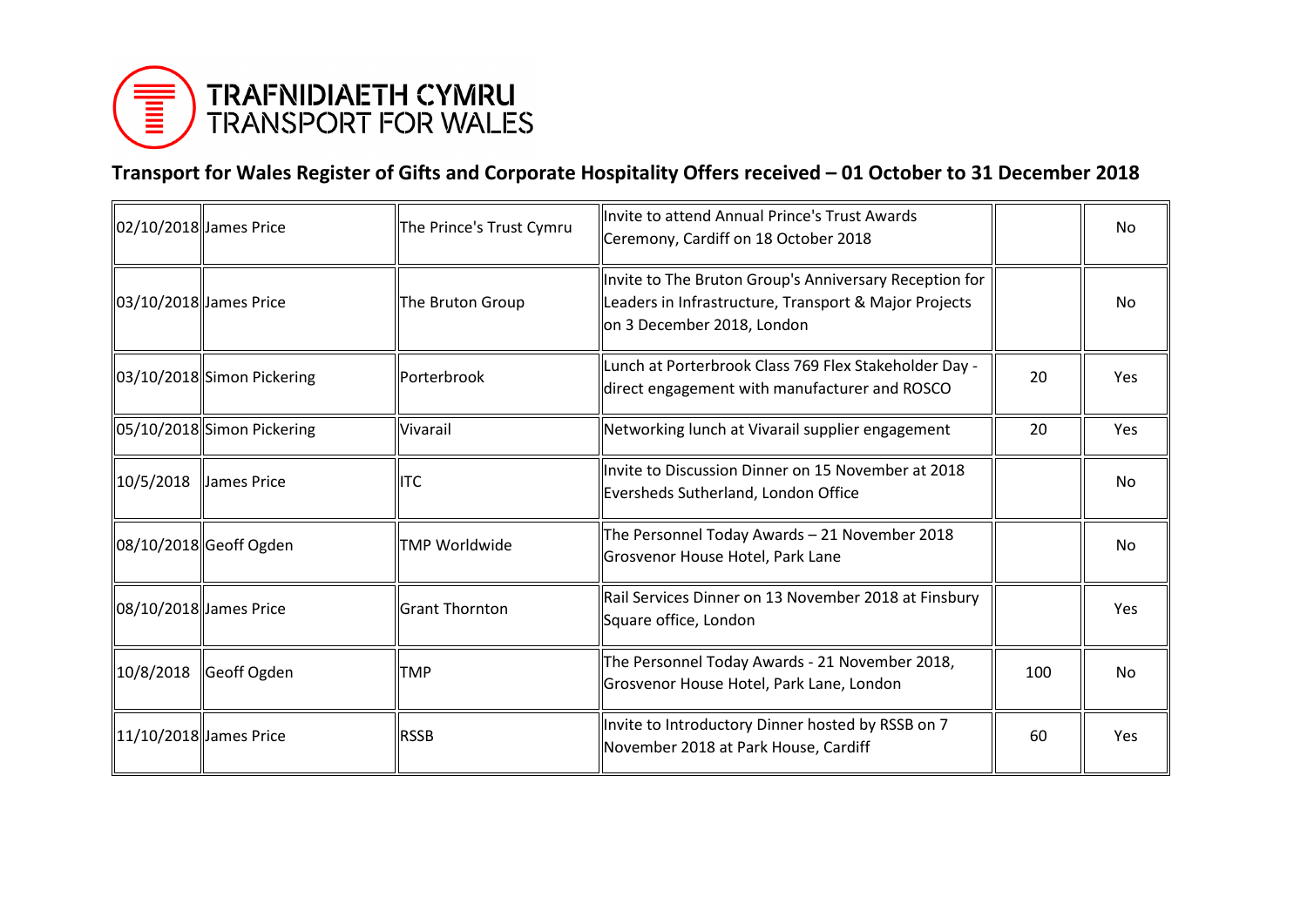

|                        | 11/10/2018 Gareth Morgan | <b>IRSSB</b>           | Invite to Introductory Dinner hosted by RSSB on 7<br>November 2018 at Park House, Cardiff | 60 | Yes       |
|------------------------|--------------------------|------------------------|-------------------------------------------------------------------------------------------|----|-----------|
|                        | 18/10/2018 Geoff Ogden   | Geldards Property Team | Cocktail Party, at Libertine Cocktail Bar, Cardiff on 29<br>November 2018                 | 80 | <b>No</b> |
|                        | 29/10/2018 James Price   | Amey plc               | CIHT Luncheon 2018 on 14 December 2018 at<br>Grosvenor House, London                      |    | No        |
|                        | 01/11/2018 Geoff Ogden   | <b>ISWIET</b>          | Invitation to Menelaus Lecture and dinner in March<br>2019                                | 50 | Yes       |
|                        | 15/11/2018 James Price   | Burges Salmon LLP      | Invite to British Legal Awards Dinner on 29 November<br>2018 at Finsbury Square, London   |    | <b>No</b> |
|                        | 15/11/2018 Alexia Course | Burges Salmon LLP      | Invite to British Legal Awards Dinner on 29 November<br>2018 Finsbury Square, London      |    | <b>No</b> |
|                        | 29/11/2018 James Price   | <b>CIHT</b>            | linvite to CIHT Annual Luncheon on 14 December 2018<br>at Grosvenor House Hotel, London   |    | <b>No</b> |
|                        | 04/12/2018 Geoff Ogden   | <b>ISUSTRANS</b>       | Senedd reception - drinks and canapes                                                     | 15 | Yes       |
|                        | 06/12/2018 James Price   | <b>Keolis</b>          | Invitation to the Best of Wales Ball on 8 March 2019 in<br>London                         |    | <b>No</b> |
| 07/12/2018 James Price |                          | The Bruton Group       | Invite to first Bruton Group Ent of 2019 on 5 February<br>2019 at The Orangery, London    |    | No        |